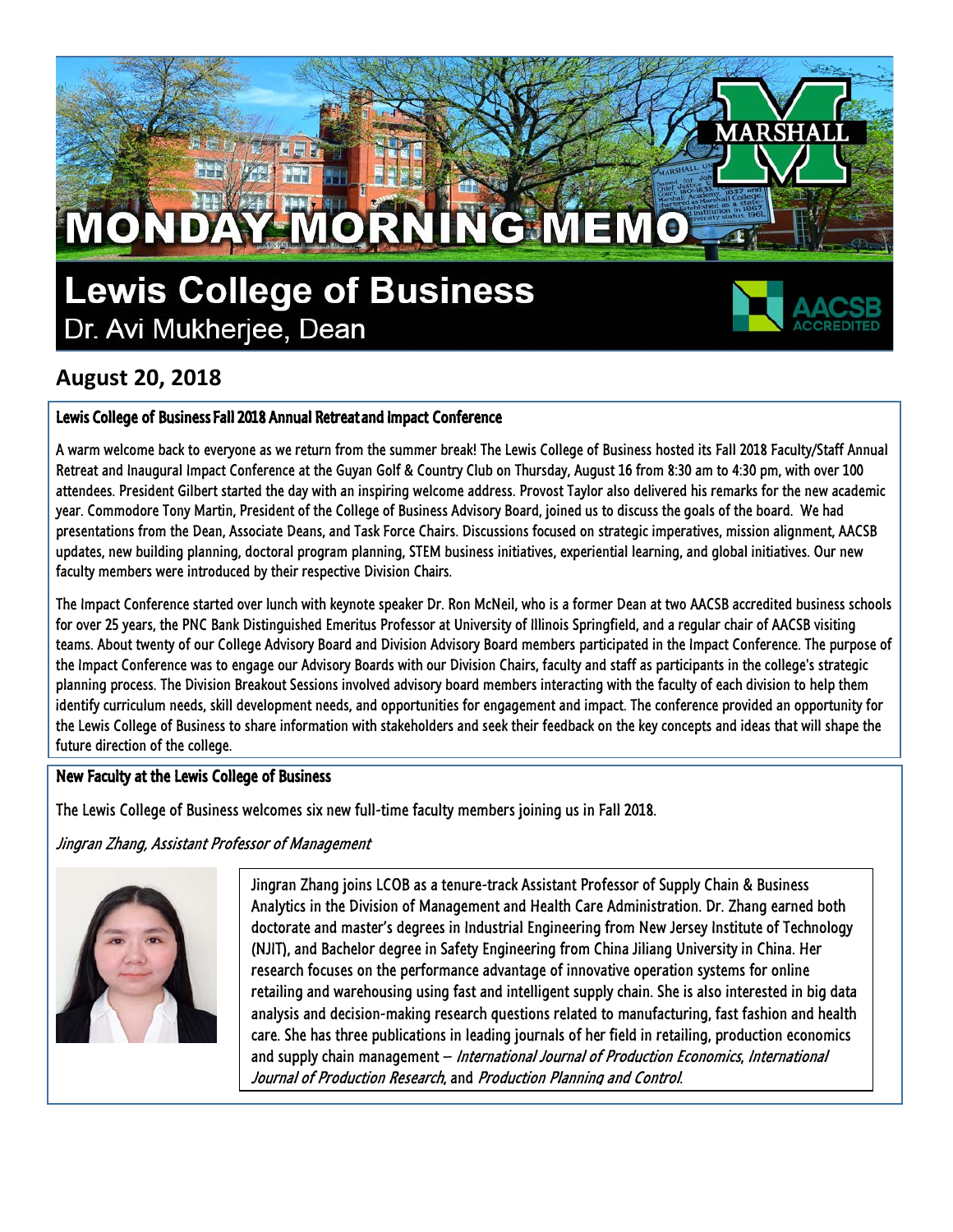

Bo Feng, Assistant Professor of Economics, and Director, Center for Business and Economic Research (CBER)



Bo Feng joins LCOB as a tenure-track Assistant Professor of Economics and Director of CBER from The Ohio State University, where he was a Research Associate for C. William Swank Program in Rural-Urban Policy. He recently obtained his PhD degree from the Department of Agricultural, Environmental, and Development Economics at The Ohio State University. He received a B.S. degree in Finance from Shanghai Jiao Tong University (Shanghai, China), and a M.S. degree in Economics from the University at Buffalo-SUNY. His research focuses on state and local fiscal policies and regional development programs. His interests also include related topics such as persistent poverty, intergenerational mobility, migration and education. Bo Feng had also worked as an assistant research fellow in Urban Economy Institute at Central University of Finance and Economics (Beijing, China). As a researcher in China, he conducted extensive studies on the strategic planning of local economic development, and advised local governments on various issues regarding development strategies.

#### Kevin Knotts, Assistant Professor of Management



Kevin Knotts joins LCOB as a tenure-track Assistant Professor of Human Resource Management and Organizational Behavior in the Division of Management and Health Care Administration. Originally from Keyser, WV, Kevin received his Ph.D. in Management from West Virginia University in Spring 2018. Kevin also has an MBA from WVU. His teaching and research interests lie in leadership, human resources, and organizational behavior. Kevin has published two peer-reviewed journal articles - one in Journal of Leadership and Management, and another in Employee Responsibilities and Rights Journal. He has another five working papers at various stages of manuscript development and submission. Kevin has presented his research in Western Academy of Management and Southern Management Association. He is a member of the Academy of Management and the Southern Management Association. Kevin has taught a variety of courses at WVU, including Fundamentals of Human Resource Management and Survey of Management.

#### Yi Duan, Assistant Professor of Economics



Yi Duan comes to LCOB as a tenure-track Assistant Professor of Economics in the Division of Finance, Economics, and International Business from Valparaiso University, Indiana, where she worked as Visiting Assistant Professor of Economics. Yi Duan received her Ph.D. degree in Economics from the University of Oklahoma in 2017. Her primary research fields are economic development, applied macroeconomics, and spatial analysis. Yi Duan has published an article on foreign direct investment and productivity, in *World Development*, a top journal in development economics. She has taught courses in Macroeconomics, Microeconomics, Statistics, Development Economics, and International Economics.